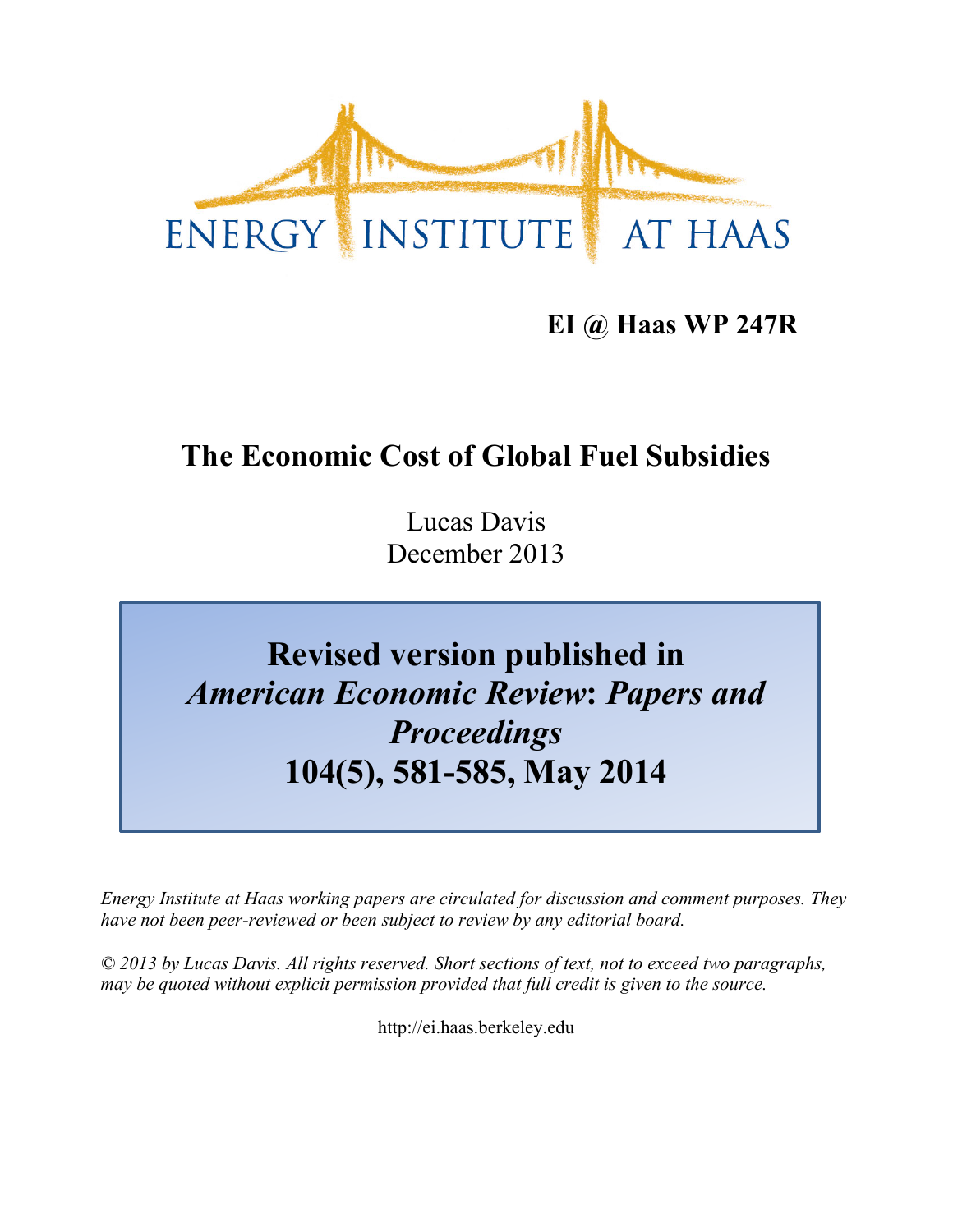### The Economic Cost of Global Fuel Subsidies

Lucas W. Davis<sup>\*</sup>

December 2013

By 2015, global oil consumption will reach 90 million barrels per day.<sup>1</sup> In part, this high level of consumption reflects the fact that many countries provide subsidies for gasoline and diesel. This paper examines global fuel subsidies using the latest available data from the World Bank, finding that road-sector subsidies for gasoline and diesel totaled \$110 billion in 2012. Pricing fuels below cost is inefficient because it leads to overconsumption. Under baseline assumptions about supply and demand elasticities, the total annual deadweight loss worldwide is \$44 billion. Incorporating external costs increases the economic costs substantially.

#### 1 Fuel Prices

Figure 1 plots road-sector gasoline consumption per capita and gasoline prices for 128 countries. A plot of diesel consumption and prices is available in the online appendix. Prices are domestic consumer prices including taxes and come from a survey administered November 2012. The size of the circles is proportional to country population.

The figure reveals an enormous amount of variation in gasoline prices. Gasoline prices average \$5.26 per gallon, but range from \$.09 per gallon in Venezuela to above \$9.00 in Turkey and Norway. Diesel prices tend to be a bit lower, averaging \$4.12 per gallon, with a range from \$.04 to above \$7.00.

<sup>⇤</sup>Haas School of Business, University of California, Berkeley, CA 94720; Energy Institute at Haas; and National Bureau of Economic Research. Email: ldavis@haas.berkeley.edu. I am grateful to Judson Boomhower, Severin Borenstein, Gilbert Metcalf and Catherine Wolfram for helpful comments. I have not received any financial compensation for this project nor do I have any financial relationships that relate to this research.

 $1^1$ U.S. DOE (2013A), Table A5.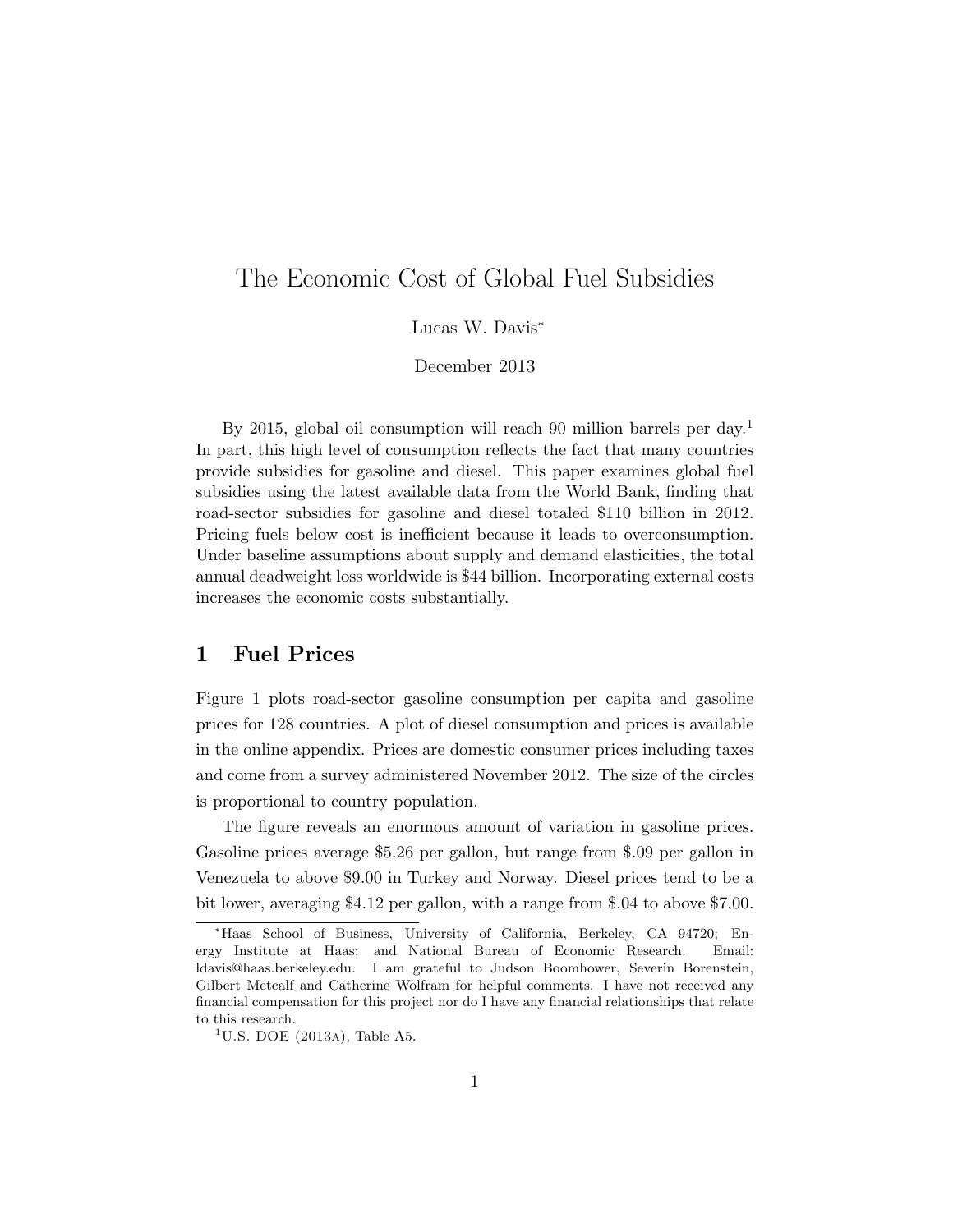

Figure 1: Gasoline Consumption and Prices Worldwide

This wide variation in prices is somewhat surprising because crude oil and refined products are widely traded internationally, so the opportunity cost of fuels is similar everywhere. Although there are differences in transportation, refining, and distribution costs, they can explain only a small part of the observed variation in prices.

Instead, the more important explanation for the wide variation in fuel prices is that taxes and subsidies differ widely. Among OECD countries, gasoline taxes per gallon range from an average of \$0.49 in the United States, to above \$4.00 in Germany and the Netherlands (Knittel, 2012). Outside the OECD the range is even larger, and there are dozens of countries that subsidize gasoline and diesel, selling it for below its price in international markets. Many of these countries are in the Middle East, though Asia (Malaysia, Indonesia), Africa (Egypt, Nigeria, Algeria) and South America (Venezuela, Ecuador, Bolivia) are also represented.

Gasoline consumption tends to be high in countries where gasoline is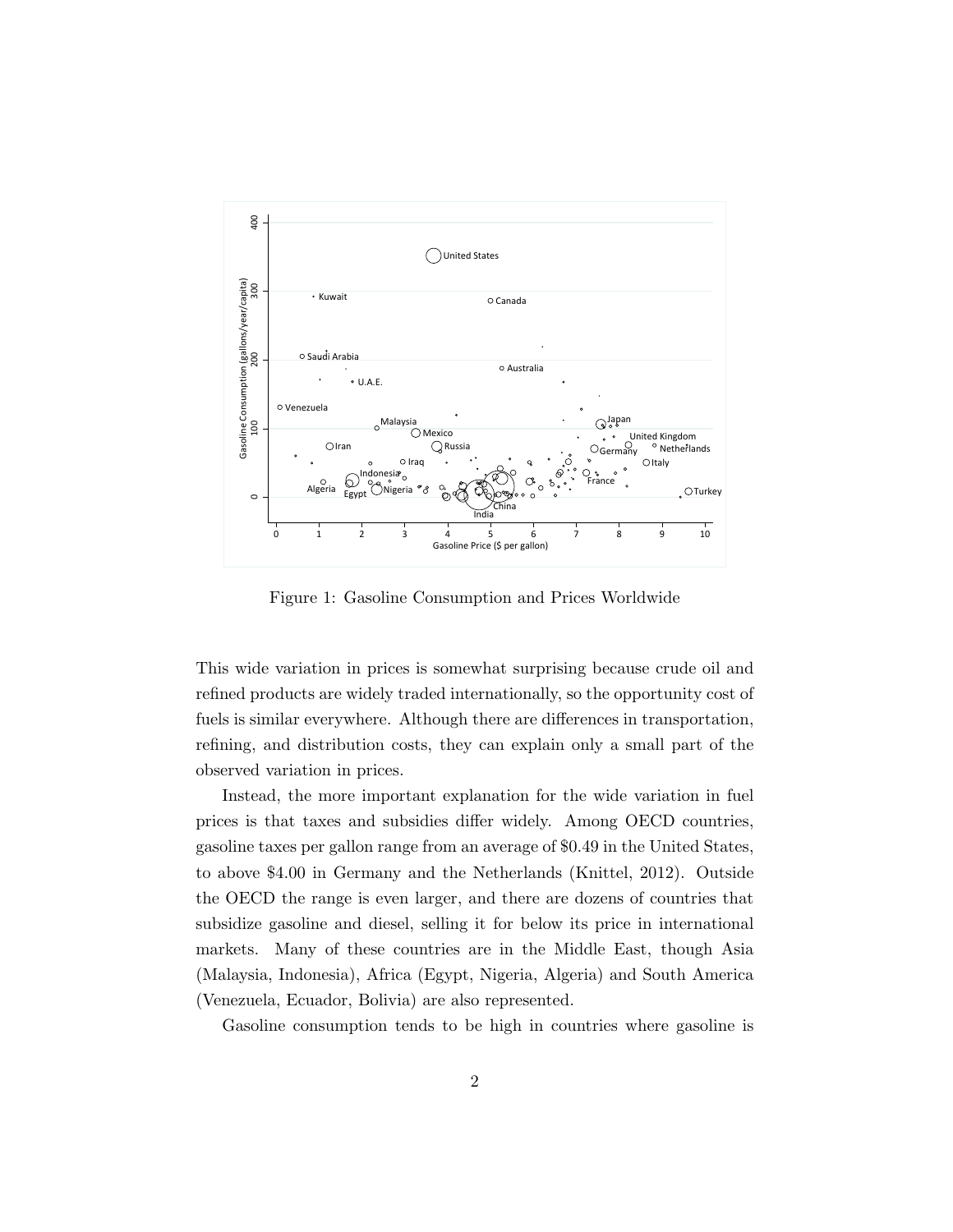subsidized. Saudi Arabia, for example, has experienced a nine-fold increase in fuels consumption since 1971 and is now the sixth largest oil consumer in the world (Gately et al., 2012). Venezuela is another particularly illustrative example. Gasoline consumption per capita in Venezuela is 40% higher than in any other country in Latin America, and more than three times the regional average.

Figure 2 shows the countries with the largest fuel subsidies. The implied subsidy per gallon was calculated as the difference between domestic consumer prices and international spot prices. Transport, distribution, and retailing costs were incorporated following IMF (2013). The implied subsidy per gallon was then multiplied by road-sector consumption of each fuel to calculate the total dollar value. By this measure, there are 24 countries that subsidize gasoline, and 35 countries that subsidize diesel. The United States, by this measure, does not subsidize gasoline or diesel.<sup>2</sup>

Total subsidies worldwide in 2012 were \$110 billion, with about \$55 billion each for gasoline and diesel. The top ten countries represent 90% of total global subsidies. Many of these countries are major oil producers. Fuel subsidies have long been viewed in many oil-producing countries as a way to share the resource wealth with a nation's citizens. This is not the view in all major oil-producing countries, however. Prices are at or above market in Iraq (\$2.95 per gallon for gasoline), Mexico (\$3.26), Russia (\$3.74), and Canada (\$5.00).

The following section calculates the deadweight loss from these fuel subsidies. This focus on countries with *low* fuel prices is somewhat arbitrary. Just as there is deadweight loss from prices that are too low, there is also deadweight loss from prices that are too high. The United Kingdom (\$8.21 per gallon), Italy (\$8.63), Netherlands (\$8.82), and Turkey (\$9.61), for example, would all seem to be possible candidates. While it is true that traffic congestion and other external costs vary substantially across locations, these

<sup>2</sup>This measure of fuel subsidies captures *consumption* subsidies but not *production* subsidies. Aldy (2013) reports that U.S. oil, gas, and coal producers receive \$4 billion annually in tax deductions, favorable depreciation schedules, and other production subsidies. Because there is a world oil market, production subsidies have almost no impact on consumer prices.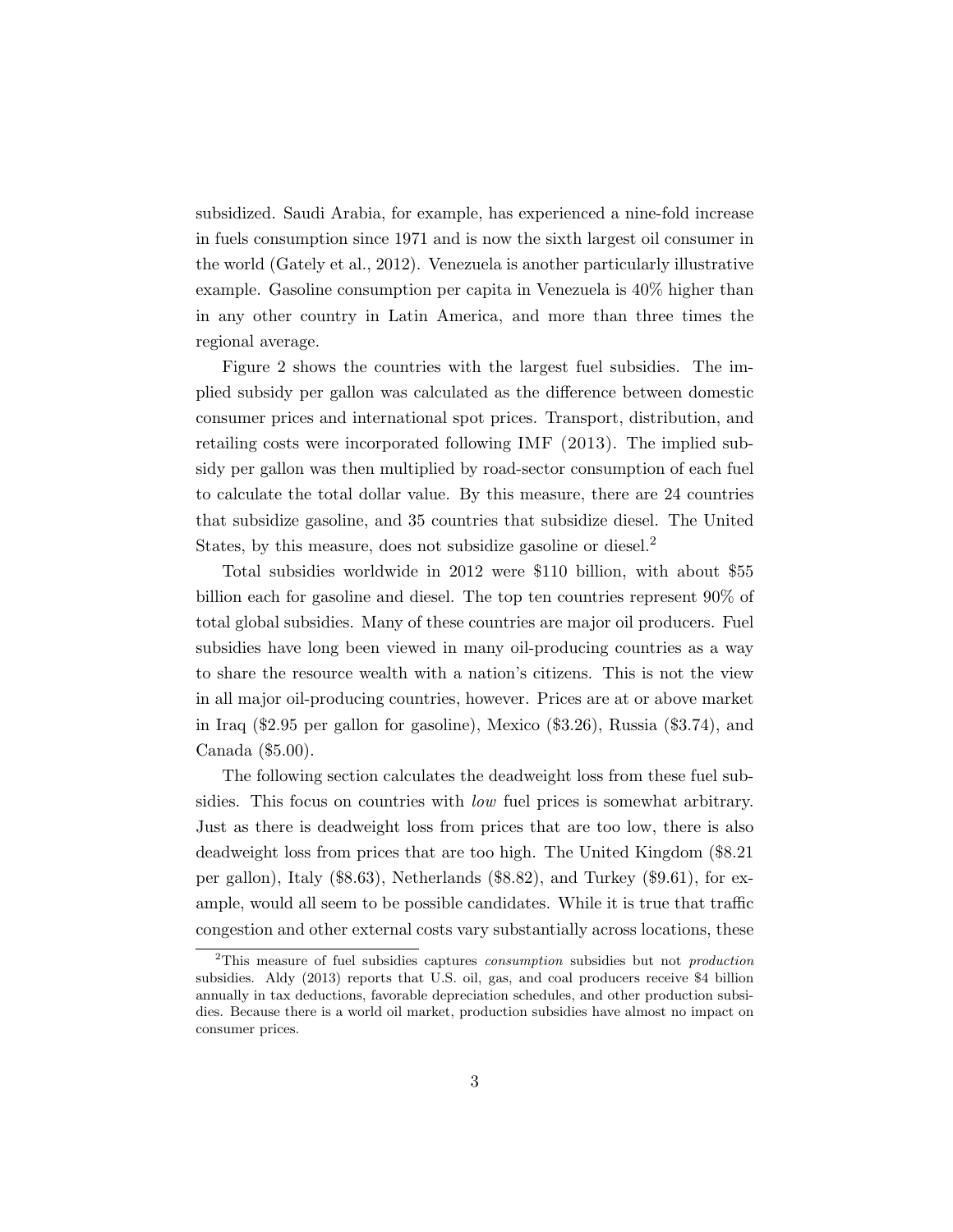

Figure 2: Dollar Value of Fuel Subsidies in 2012, Top Ten Countries

countries have prices that are high enough that it becomes difficult to justify on the basis of externalities (Parry and Small, 2005). Governments with both low and high prices are presumably pursuing some objective (e.g. redistribution, revenue collection, etc.) but these goals must be weighed against the distortions that are imposed.

#### 2 Deadweight Loss

Subsidies create deadweight loss by enabling transactions for which the buyer's willingness-to-pay is below the opportunity cost. The total amount of deadweight loss depends on the elasticities of demand and supply. The more elastic are demand and supply, the larger the deadweight loss from pricing below cost. In the short-run, demand and supply for crude oil are both inelastic (Hamilton, 2009). However, the economic cost of subsidies depends on the *long-run* elasticities. Estimates in the literature for the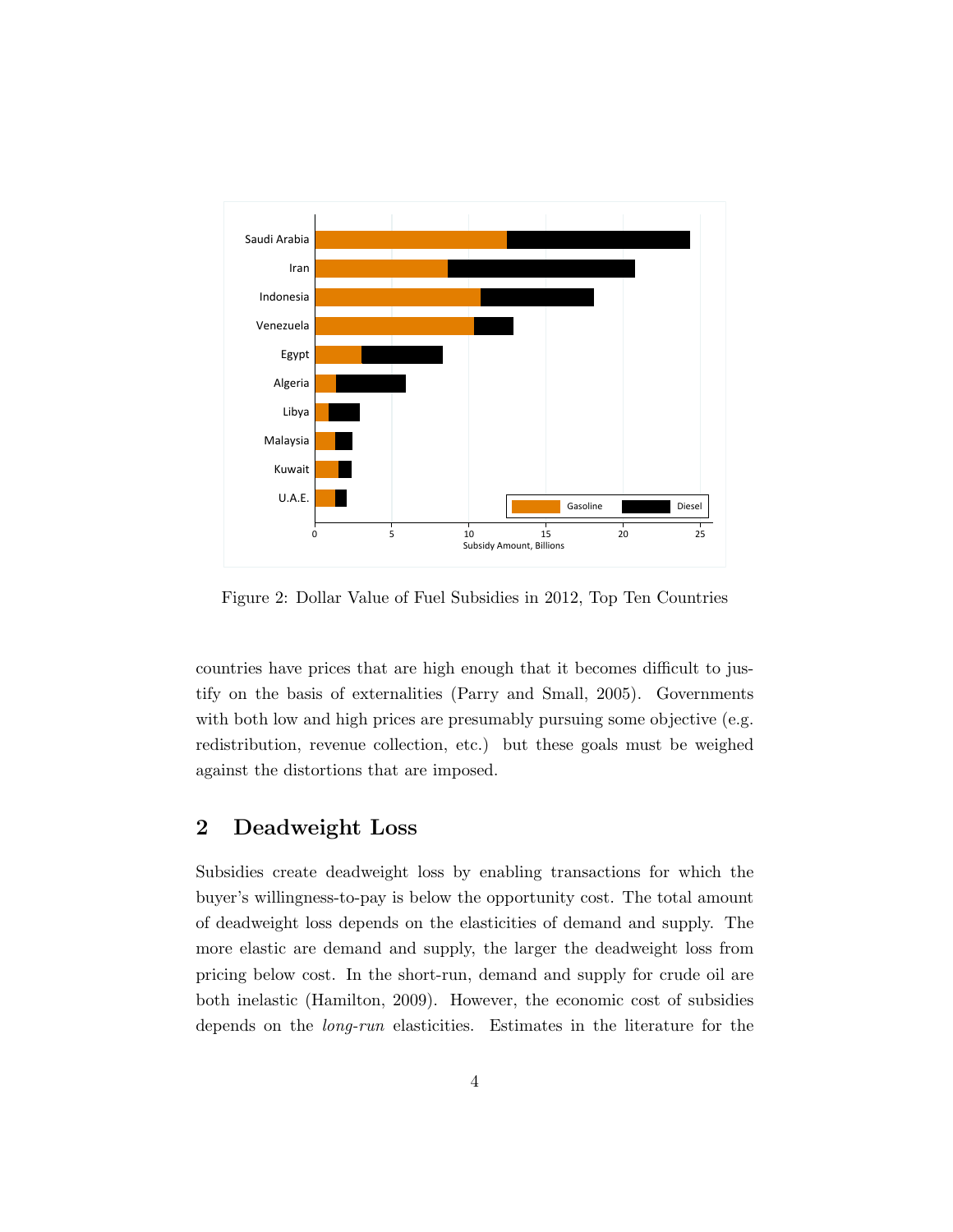long-run elasticity of demand for transportation fuels tend to range from -0.6 to -0.8 (Brons et al., 2008). The analysis which follows adopts -0.6. Total global deadweight loss is 18% higher when -0.8 is used instead.

Demand is described using a constant elasticity demand function with a scale parameter that varies across countries and fuels. As described in the online appendix, current prices and consumption levels are first used to calculate the complete set of scale parameters. These demand functions are then used to predict consumption at market prices and to calculate deadweight loss. Preliminary calculations suggest that estimates of deadweight loss would be similar with a linear demand curve, but it would be useful in future analyses to more fully explore alternative functional forms.

Supply is assumed to be perfectly elastic. The infrastructure for transportation, refining, and distribution can be scaled up at near constant marginal cost, so what matters is the long-run supply elasticity for crude oil. This elasticity is extremely difficult to measure empirically, but in the long-run there clearly is a great deal of scope for global oil producers to respond to crude oil prices. This is particularly true with improved shale oil techniques and other emerging technologies that have opened up vast new production areas. Incorporating less than perfectly elastic supply would decrease the estimated global deadweight loss only modestly because fuel consumption in most countries is small relative to the world oil market.

Under these assumptions, the total global deadweight loss from fuel subsidies in 2012 is \$44 billion. This is split roughly evenly between gasoline (\$20 billion) and diesel (\$24 billion). Figure 3 reports deadweight loss by country. Saudi Arabia takes the top spot with \$12 billion in deadweight loss. Venezuela is number two with \$10 billion.

In 2012, Venezuela had the cheapest fuels on the planet so even though the total dollar value of subsidies is higher in Iran and Indonesia, the subsidies in Venezuela impose more economic cost because the subsidy per gallon is so high. Deadweight loss increases approximately with the *square* of the subsidy amount so it is extremely concentrated among countries with the very largest subsidies. The big two, Saudi Arabia and Venezuela, represent 50% of total global deadweight loss, while only representing 34% of the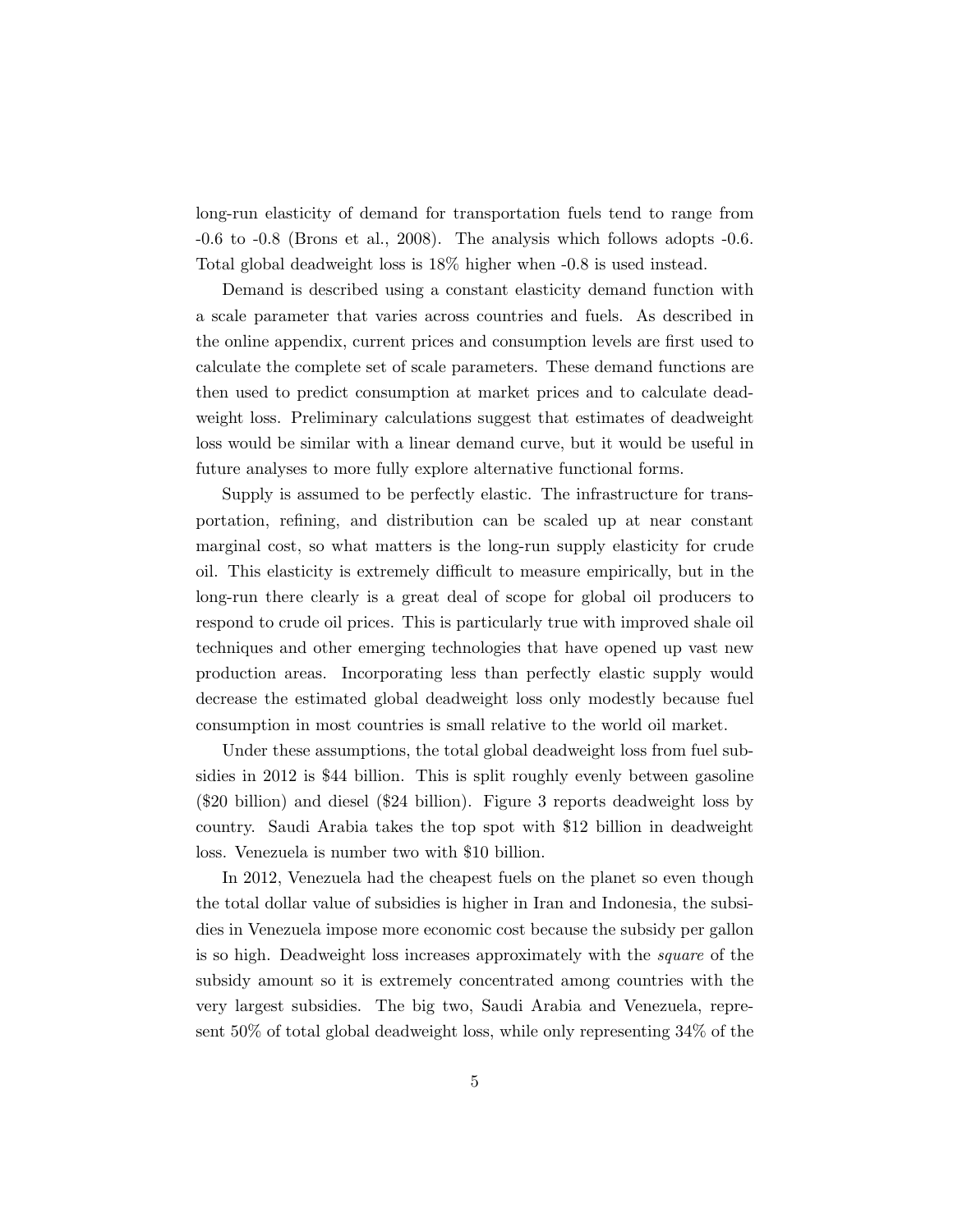

Figure 3: Deadweight Loss from Fuel Subsidies in 2012, Top Ten Countries

dollar value of subsidies.

When expressed per capita the pattern of deadweight loss is similar. Saudi Arabia remains in the top spot, with \$450 in annual deadweight loss per capita. Indonesia, Egypt, and Ecuador fall out of the top ten and are replaced with Bahrain, Brunei, and Oman. See the online appendix for details.

#### 3 Incorporating External Costs

Fuel subsidies are different from subsidies in most other markets because of the substantial *external* costs. Parry et al. (2007) goes through the complete list, finding that marginal external damages are \$1.11 per gallon. Carbon dioxide emissions are an important component, but this also includes emissions of local pollutants, traffic congestion, and accidents. The \$1.11 per gallon also reflects that many externalities scale by miles traveled, rather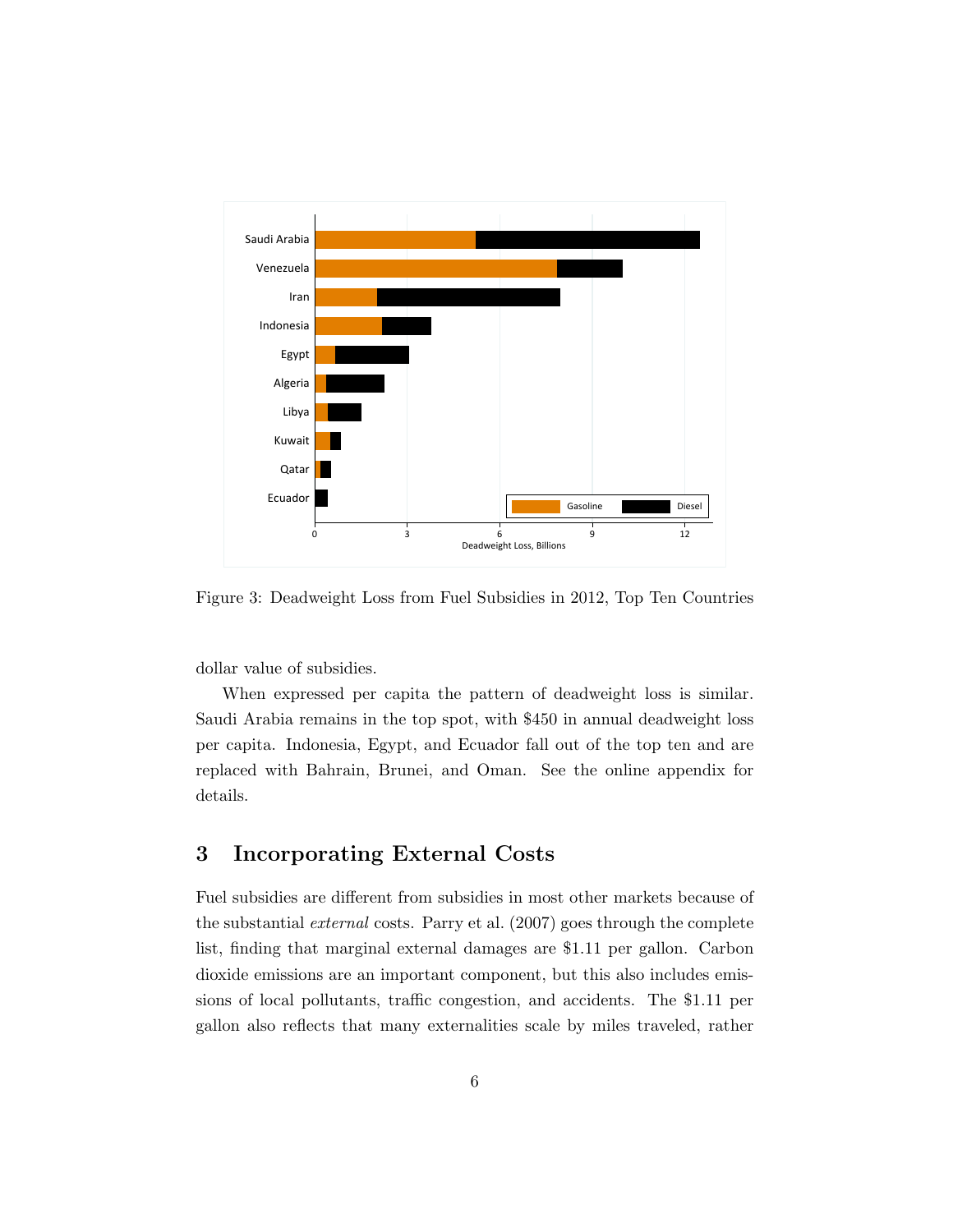than by gallons consumed, and so marginal external damages depend on the fraction of the demand elasticity that comes from reduced mileage.

Eliminating subsidies for gasoline and diesel would, with a -0.6 demand elasticity, decrease global fuel consumption by 29 billion gallons per year. At \$1.11 per gallon this excess consumption imposes external costs worth \$32 billion annually. Combined with the estimated deadweight loss (\$44 billion), the total economic cost of fuel subsidies is \$76 billion annually. The global market for gasoline and diesel was \$1.7 trillion in 2012, so this is 4% of the market.

This is the economic cost of pricing fuels below *private* cost. An alternative calculation would be to measure the deadweight loss relative to the full social cost of fuels consumption. This would include the deadweight loss (\$44 billion) and external cost (\$32 billion) from pricing below private cost, but also the additional welfare loss from units transacted for which willingness-to-pay is above private cost but below social cost. Deadweight loss under this counterfactual is \$92 billion.

Much of the increased deadweight loss in this alternative calculation comes from the United States, where gasoline and diesel prices are above private cost but below social cost. When ranked by country, the United States appears in spot number four, behind only Saudi Arabia, Venezuela, and Iran.

#### 4 Conclusion

Previous studies have calculated the dollar value of global fuel subsidies  $(IEA (2012); IMF (2013)), but this paper goes one step further and cal$ culates the economic cost. While undoubtedly these calculations could be refined substantially, the analysis makes it clear that fuel subsidies are not just benign transfers from sellers to buyers. Under reasonable assumptions about supply and demand elasticities, the economic cost of overconsumption is very large.

Fuel subsidies also have a large impact on government budgets, requiring taxes to be higher than they would otherwise, and inhibiting the ability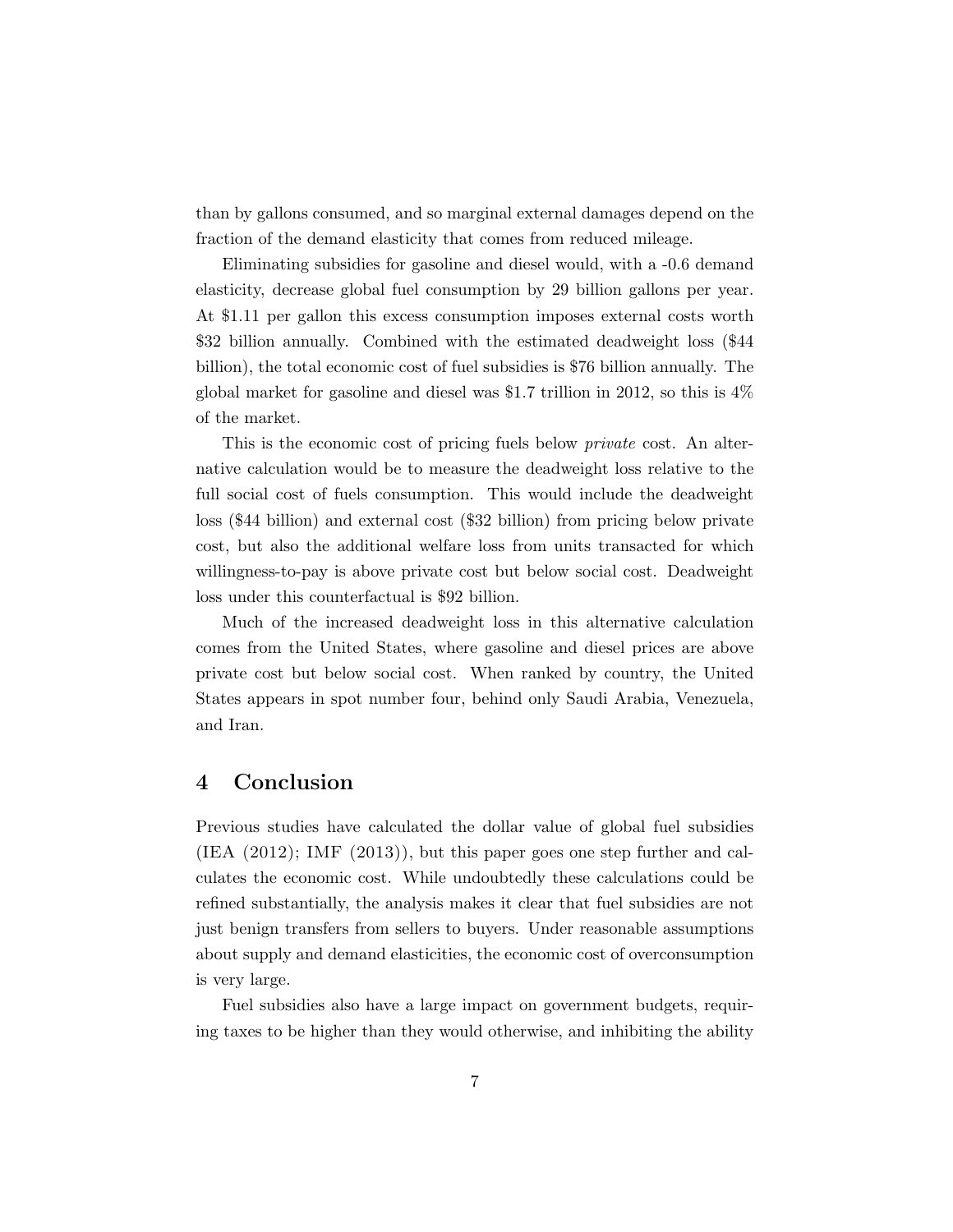of government to address other fiscal objectives. Expenditures on energy subsidies in many of these countries exceed public expenditures on health, education, and other key components of government spending. Understanding these fiscal impacts is an important priority for future work.

It will also be important to continue to study the distributional consequences of fuel subsidies. A recent set of international case studies finds that fuel subsidies are not particularly effective at redistribution (Sterner, ed, 2012), but more work is needed.

Finally, in future work it will be important to expand the analysis to include other energy markets. Fuel subsidies are only one part of a larger set of energy subsidies. Coal, natural gas, and electricity, for example, are all widely subsidized. Recent analyses of the broader energy sector find that the total dollar value of global energy subsidies is almost \$500 billion annually (IEA (2012); IMF (2013)) and much more can be done to understand and quantify the economic costs of these policies.

#### References

- Aldy, Joe, "Eliminating Fossil Fuel Subsidies," *The Hamilton Project, Innovative Approaches to Tax Reform*, 2013.
- Brons, Martijn, Peter Nijkamp, Eric Pels, and Piet Rietveld, "A Meta-Analysis of the Price Elasticity of Gasoline Demand: A SUR Approach," *Energy Economics*, 2008, *30*, 2105–2122.
- Gately, Dermot, Nourah Al-Yousef, and Hamad MH Al-Sheikh, "The Rapid Growth of Domestic Oil Consumption in Saudi Arabia and the Opportunity Cost of Oil Exports Foregone," *Energy Policy*, 2012.
- Hamilton, James D., "Understanding Crude Oil Prices," *Energy Journal*, 2009, *30*, 179–206.
- International Energy Agency, "World Energy Outlook 2012," 2012.
- International Monetary Fund, "Energy Subsidy Reform: Lessons and Implications," 2013.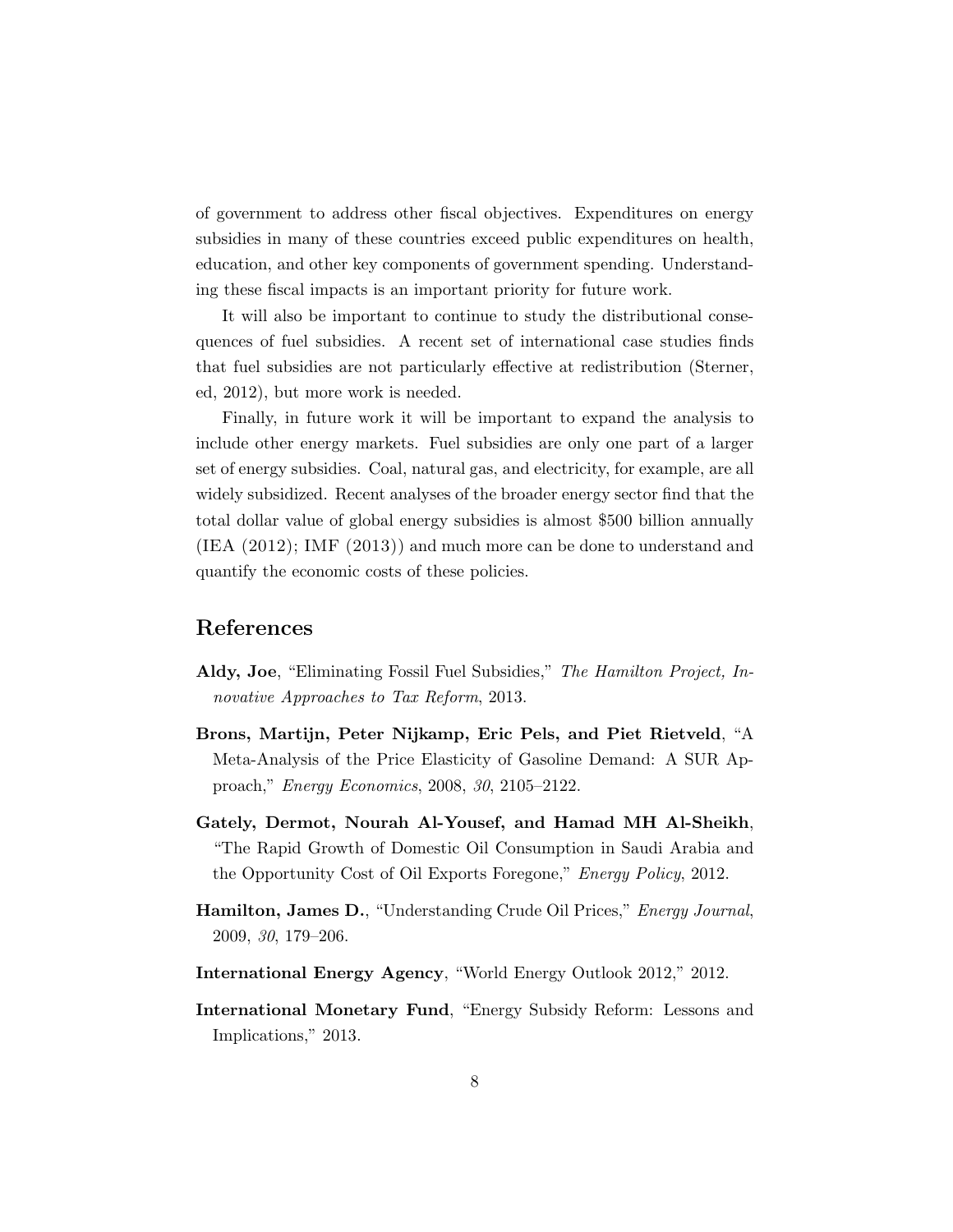- Knittel, Christopher R, "Reducing Petroleum Consumption from Transportation," *Journal of Economic Perspectives*, 2012, *26*, 93–118.
- Parry, Ian WH and Kenneth A Small, "Does Britain or the United States Have the Right Gasoline Tax?," *The American Economic Review*, 2005, *95* (4), 1276–1289.
- , Margaret Walls, and Winston Harrington, "Automobile Externalities and Policies," *Journal of Economic Literature*, 2007, pp. 373–399.
- Sterner, Thomas, ed., "Fuel Taxes and the Poor: The Distributional Effects of Gasoline Taxation and their Implications for Climate Policy," 2012.
- U.S. Department of Energy, Energy Information Administration, "International Energy Outlook," 2013.

World Bank, "World Development Indicators," *http://data.worldbank.org/*, 2013.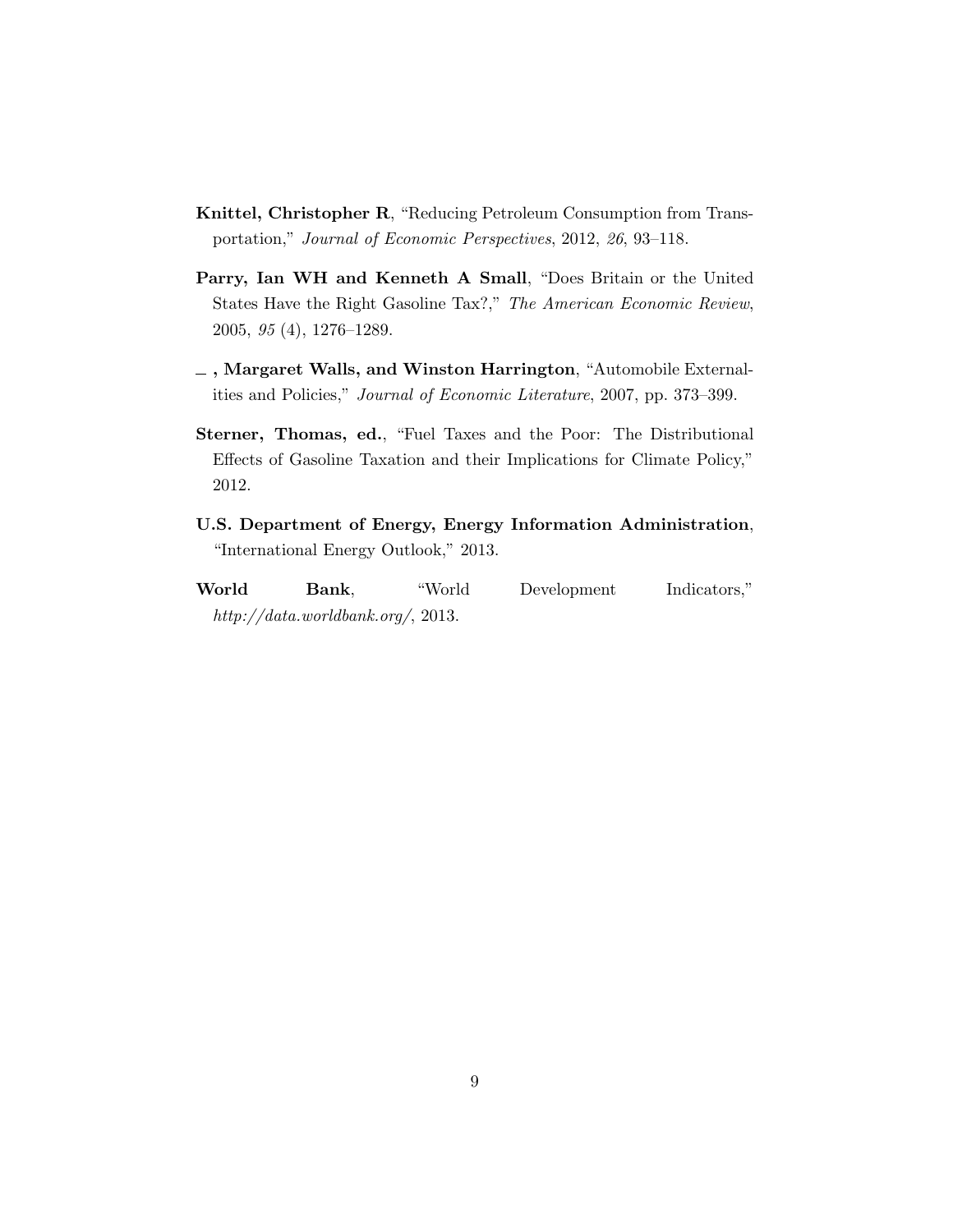

Figure A1: Diesel Consumption



Figure A2: The Economic Cost of Fuel Subsidies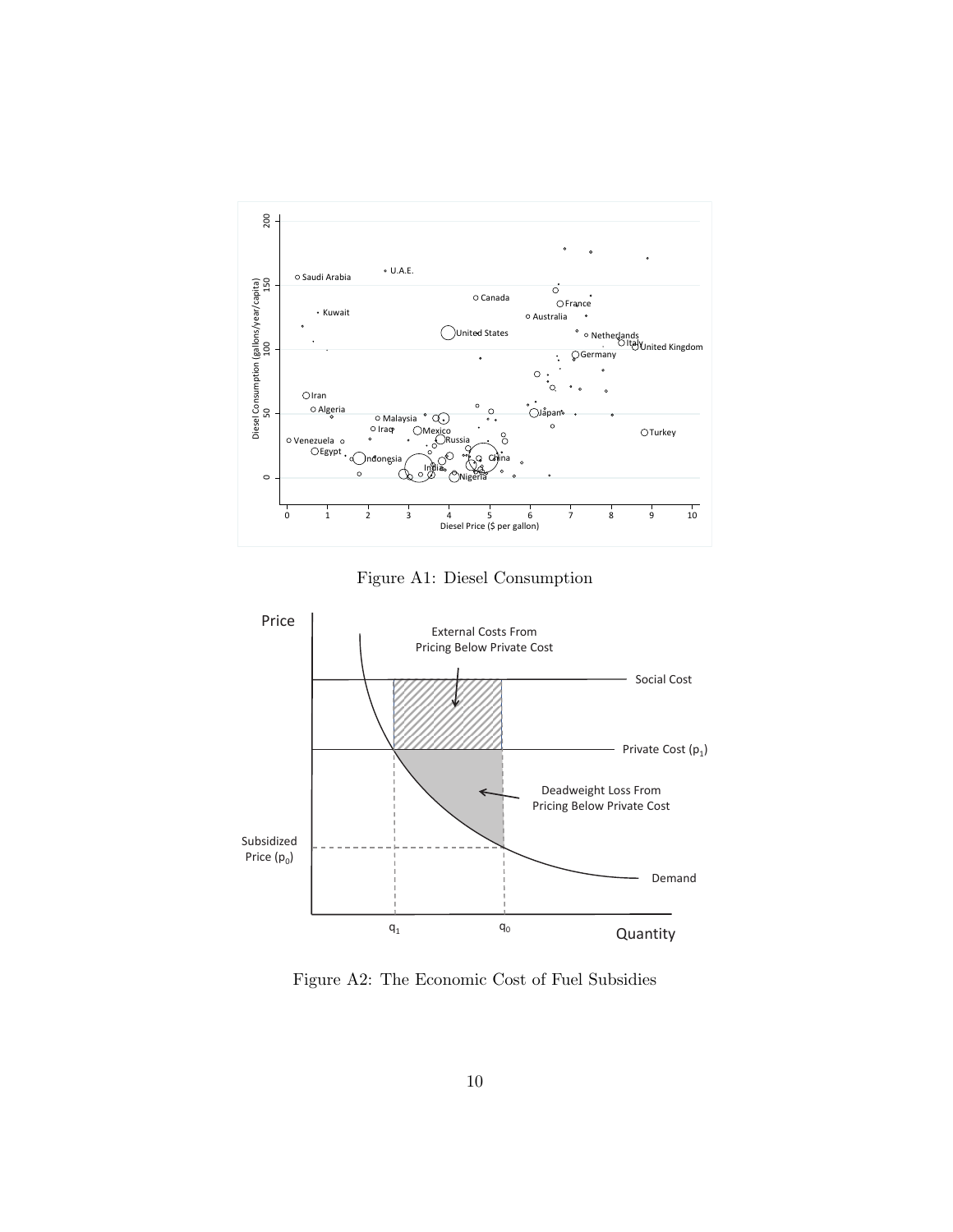

Figure A3: Fuel Subsidies Per Capita in 2012, Top Ten Countries



Figure A4: Deadweight Loss Per Capita in 2012, Top Ten Countries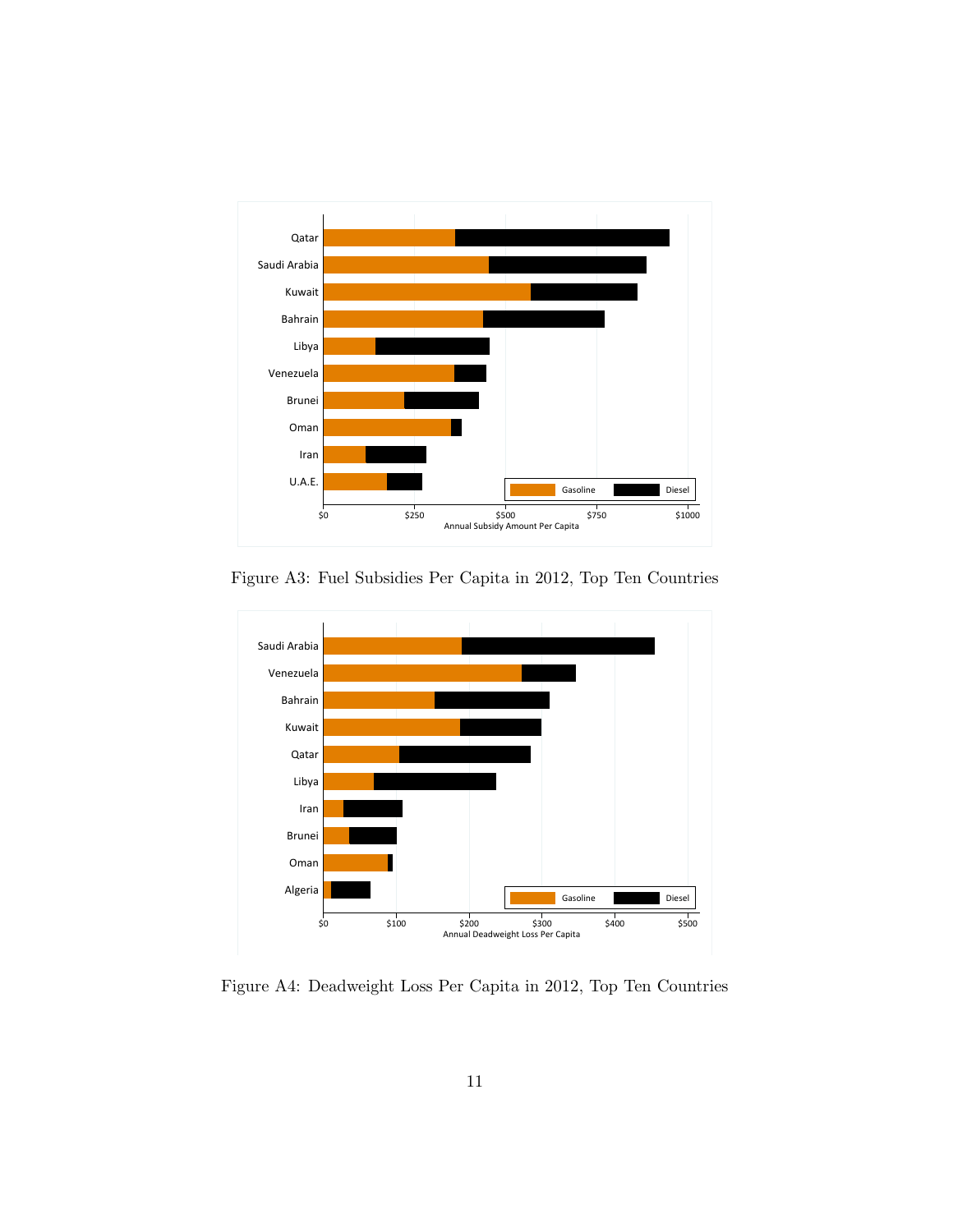

Figure A5: Deadweight Loss From Pricing Below Social Marginal Cost, Top Ten Countries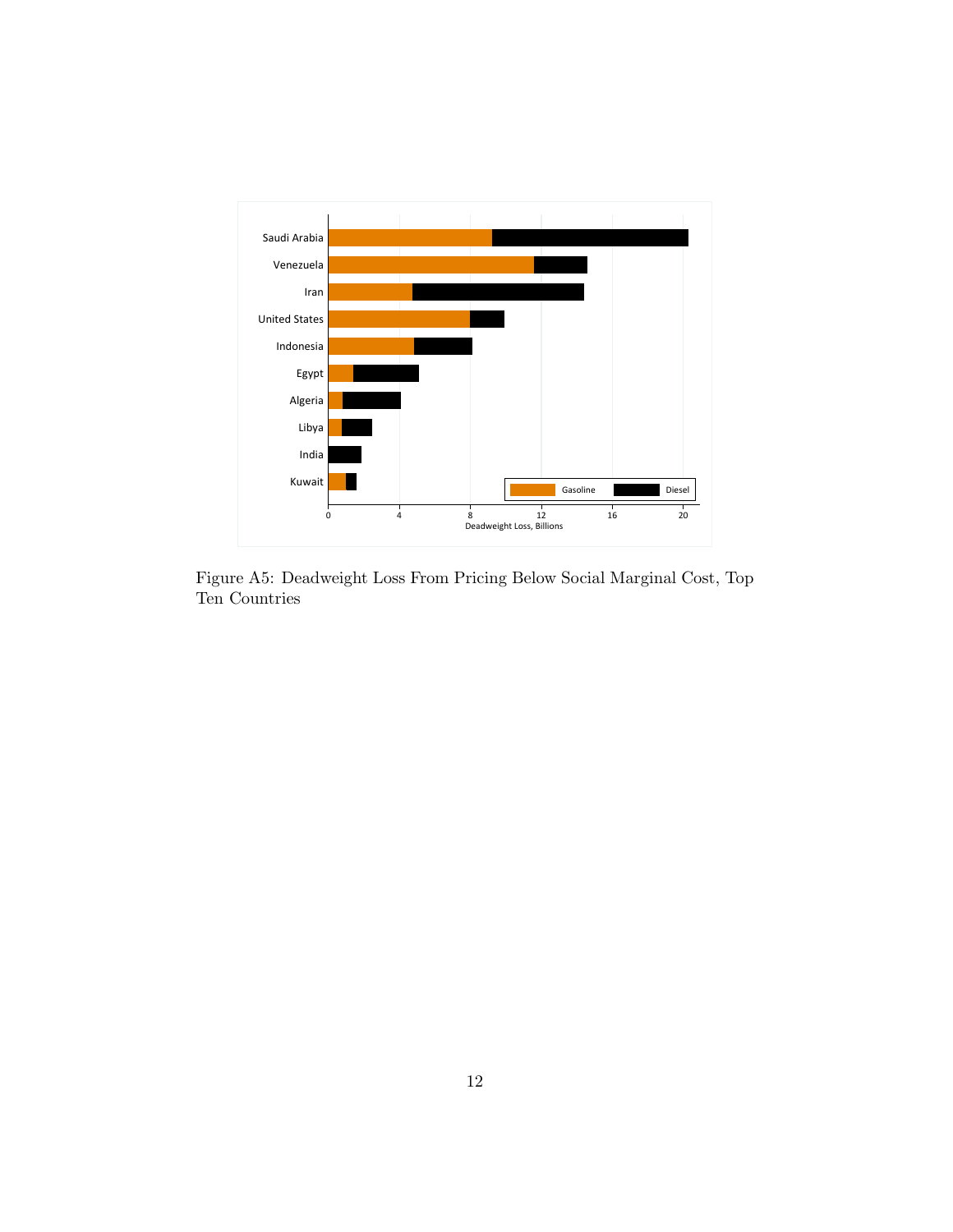#### Not For Publication Appendix: Calculating Deadweight Loss

Demand for gasoline and diesel are described using a constant elasticity demand function,  $q = Ap^{\epsilon}$  with a scale parameter A that varies across countries and fuels, price  $p$ , and elasticity  $\epsilon$ . This demand function is used to predict consumption under market prices and to calculate deadweight loss. Let  $p_0$  and  $p_1$  denote the subsidized price and market price, respectively and let *q*<sup>0</sup> and *q*<sup>1</sup> denote consumption levels corresponding to those prices.

For an assumed demand elasticity, e.g.,  $-0.6$ , and observed consumption level at the subsidized price  $q_0$  it is straightforward to calculate the scale parameter for a given country and fuel. The demand function can then be used to predict consumption at the market price.

Deadweight loss can be calculated as the shaded area in Figure A2. Start with the rectangle  $(p_1 - p_0)q_0$ , and then substract off the area to the *left* of the demand curve between the subsidized price  $p_0$  and market price  $p_1$ . This can be described with the following equation,

$$
DWL = (p_1 - p_0)q_0 - \int_{p_0}^{p_1} Ap^{\epsilon} dp.
$$

Evaluating the integral yields,

$$
DWL = (p_1 - p_0)q_0 - \frac{A}{(1+\epsilon)}[p_1^{(1+\epsilon)} - p_0^{(1+\epsilon)}].
$$
\n(1)

Another, equivalent approach for calculating the same area is to start with the inverse demand function,

$$
p = (A^{-1}Q)^{1/\epsilon}
$$

and calculate the area *below* the demand curve between *q*<sup>0</sup> and *q*1, and then substract this from the rectangle  $(q_1 - q_0)p_1$ ,

$$
DWL = (q_0 - q_1)p_1 - \int_{q_1}^{q_0} A^{-\frac{1}{\epsilon}} q^{\frac{1}{\epsilon}} dq.
$$

Evaluating the integral yields,

$$
DWL = (q_0 - q_1)p_1 - A^{-\frac{1}{\epsilon}} \frac{1}{\eta} [q_0^{\eta} - q_1^{\eta}]. \tag{2}
$$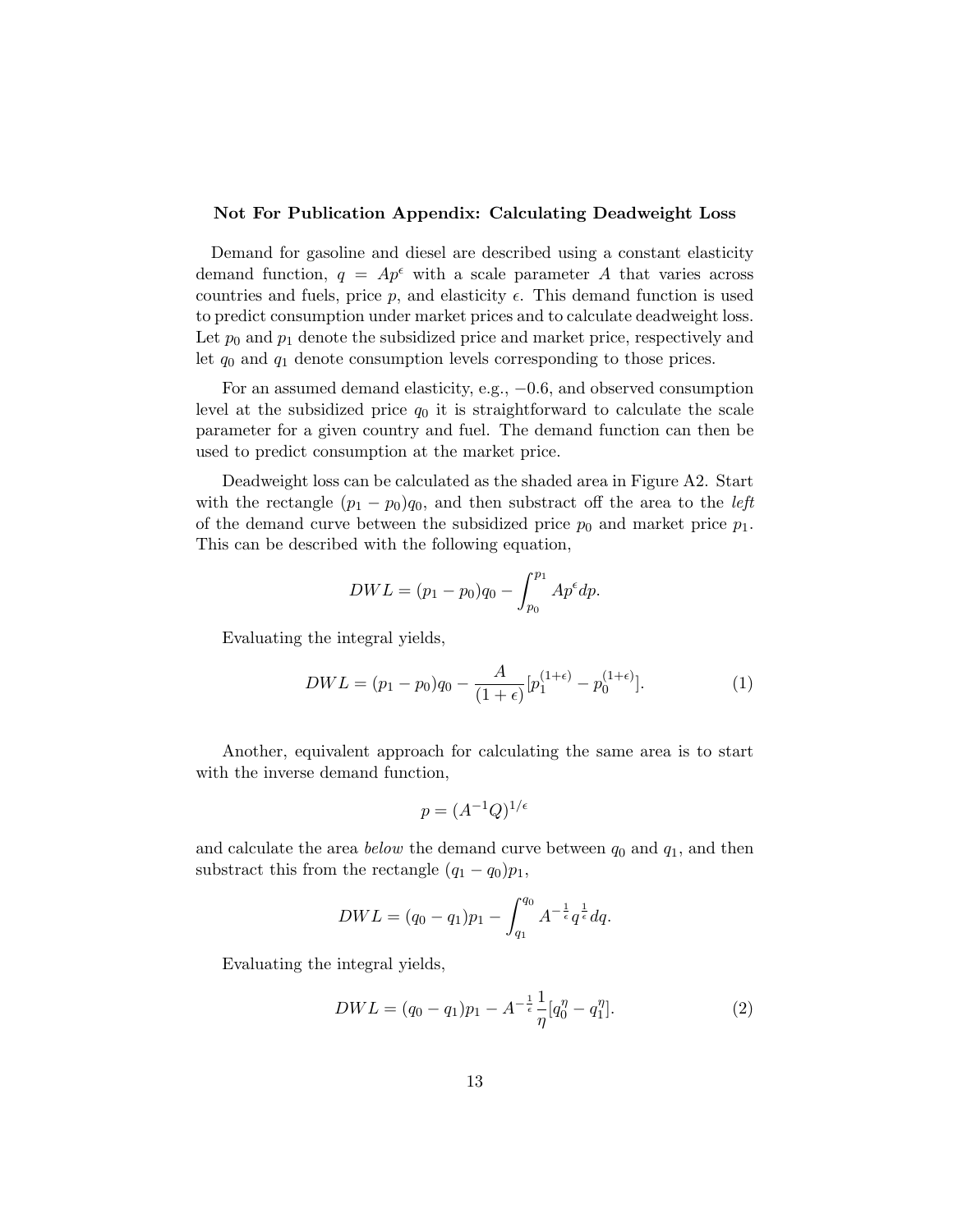where  $\eta = \frac{1}{\epsilon} + 1$ .

It is helpful to go through an example. In Saudi Arabia the price of gasoline  $(p_0)$  in 2012 was \$0.61, and consumption  $(q_0)$  was 5,637 million gallons. Rearranging the demand function to solve for *A* yields,

$$
A = q_0 p_0^{-\epsilon} = 5637 \times 0.61^{0.6} = 4190.
$$

So at the market price \$2.82 the demand equation implies that consumption would be equal to,

$$
q_1 = Ap_1^{\epsilon} = 4190 \times 2.82^{-0.6} = 2241.
$$

Thus this demand function implies that, in the long run, gasoline consumption would fall from 5,637 million gallons to 2,241 million gallons were prices to increase to \$2.82.

Using equation (1), deadweight loss is equal to,

$$
DWL = (\$2.82 - \$0.61) * 5637 - \frac{4190}{(0.4)}[\$2.82^{(0.4)} - \$0.61^{(0.4)}] = \$5195.
$$

Or, \$5.2 billion in deadweight loss in the gasoline market for 2012.

Using equation (2), deadweight loss is equal to,

$$
DWL = (5637 - 2249) * $2.82 - 4190^{\frac{-1}{-0.6}} \frac{1}{-2/3} [5637^{-2/3} - 2241^{-2/3}] = $5195.
$$

Or \$5.2 billion. As expected, both approaches yield the same measure for deadweight loss.